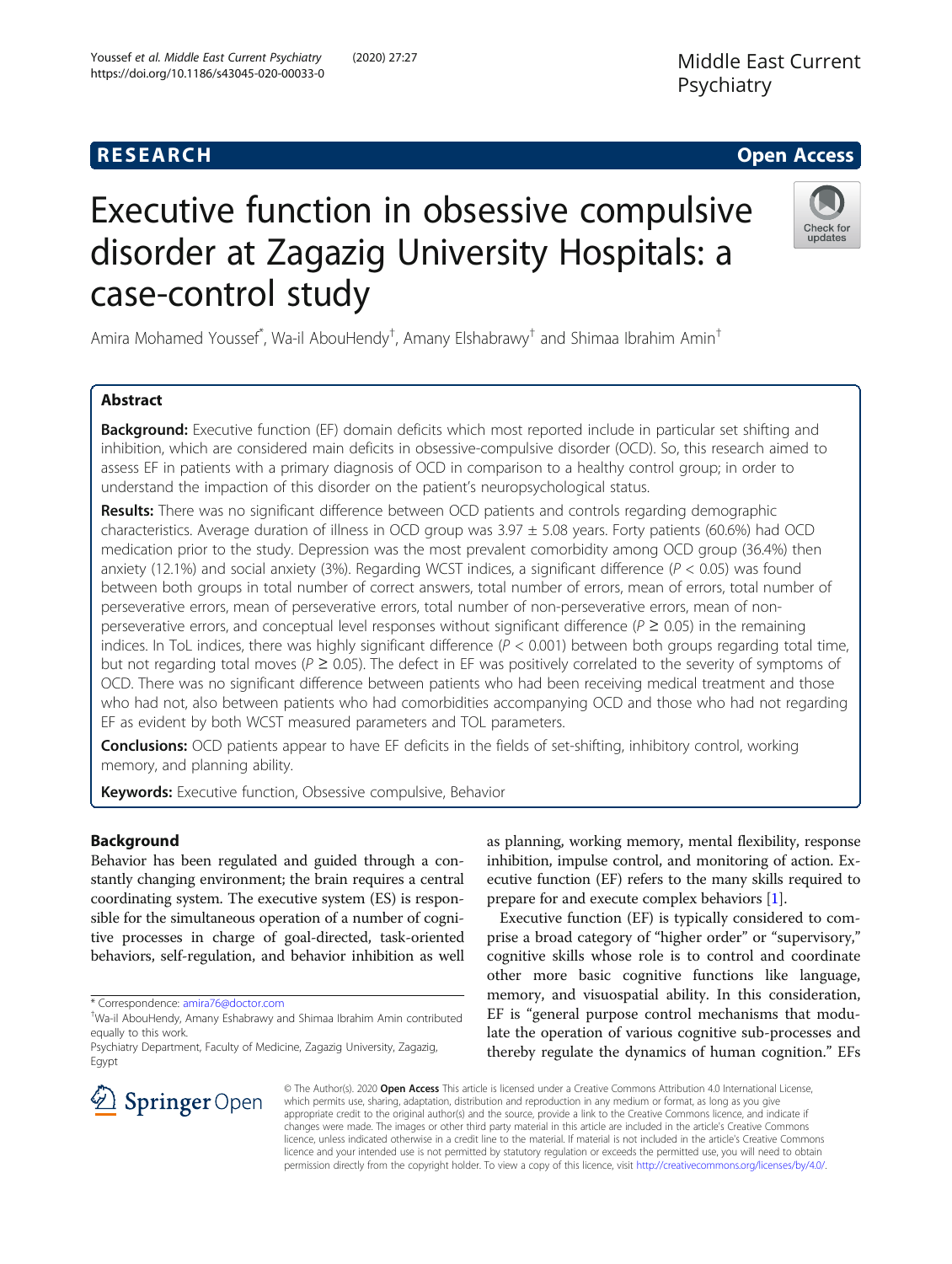include capacities for planning, initiating, sequencing, and monitoring complex goal-directed behavior [[2\]](#page-9-0).

Deficits of EF are present in a wide range of psychiatric disorders. Executive deficits negatively affect everyday functioning and contribute to diminished quality of life in many clinical populations. Consequences of executive deficits may include increased interpersonal conflict, decreased academic achievement, and risk-taking behavior [[3\]](#page-9-0).

An impairment in EF will necessarily affect a person's behavior in everyday life, by limiting his/her ability to adjust to environmental demands or changes. In neuropsychological studies, impairments in EF have been linked to damage to or dysfunction of the prefrontal cortex and the disruption of frontosubcortical pathways [[4](#page-9-0)].

Obsessive-compulsive disorder (OCD) is a neuropsychiatric disorder involving distressing intrusive thoughts and related compulsive behaviors. OCD is characterized by repetitive thoughts, images, and behaviors that are distressing and debilitating for sufferers. OCD has a prevalence of 2 to 3% in the general population [[5\]](#page-9-0).

OCD patients show dysfunctions in executive domains, particularly in cognitive inhibition which may give problems when responding to both internal and external requirements, by inhibiting the ability to manage and orient the necessary cognitive resources  $[6]$  $[6]$ .

Moreover, poorer visuospatial construction in earlyonset OCD was correlated with a larger left middle frontal gyrus volume. Impaired visuospatial memory in people with early-onset OCD and cognitive inflexibility in people with late-onset OCD were correlated with increased and decreased volume in the left middle frontal gyrus, respectively [\[7](#page-9-0)].

Considerable evidence has indicated neurocognitive impairment in patients with OCD [\[5](#page-9-0)]. However, which specific functions are involved is still a matter of debate. The EF domain deficits which most reported include in particular set shifting and inhibition, which are considered main deficits in OCD. Deficits have been less reported in other domains like planning, spatial working memory, decision-making, attention, and speed of processing [[8\]](#page-9-0).

Therefore, the current research aimed to assess EF in patients with a primary diagnosis of OCD in comparison to a healthy control group; in order to understand the impaction of this disorder on the patient's neuropsychological status.

# Methods

#### Study design and setting

A case-control study was conducted in the outpatient clinics of Neuropsychiatry Department, Zagazig University Hospital, during the period from October 2017 to October 2018.

# Study participants

They were classified into two groups:

 $\bullet$  OCD group

This group included 66 patients were clinically diagnosed with OCD as their main symptom. Inclusion criteria:

- All patients should meet the Diagnostic and Statistical Manual of Mental Disorders V (DSM-V) criteria for OCD [[9\]](#page-9-0).
- Patients should have no coexisting brain damage or mental retardation.
- Both sexes are included.
- Age ranging from 18 to 60 years old.
- Exclusion criteria:
- Age below 18 or above 60 years old.
- Patients who fulfilled DSM-V criteria for mental retardation, organic brain disease, severe physical disorders, history of drug/alcohol dependence.
- Healthy control group (HCG)

This group included 35 apparently healthy controls.

• Sample size and technique:

Assuming that the mean of the trail test time in HCG  $= 58.9 \pm 22.95$  and the mean of the trail test time in OCD group =  $75.95 \pm 26.81$  [[8\]](#page-9-0) while confidence interval is 95% and power is 80 in OpenEpi, then sample size = 101 (66 OCD patients and 35 controls). Systematic random sampling technique was adopted for selection of the participants.

# Tools and operational steps

Patients were subjected to:

A semi-structured interview was employed to obtain socio-demographic information of patients (age, sex, education, marital status, occupation, residence, and substance use) and clinical characteristics of the disorder (age of onset of disorder, duration of the disorder, compliance to treatment, family history of psychiatric disorders, and medical history of patients).

Psychometric assessment was done by

# Structured Clinical Interview for DSM-V (SCID) [[9\]](#page-9-0)

The SCID5 is organized into diagnostic modules, and it assesses mood disorders, psychotic disorders, substance use disorders, anxiety disorders, obsessive-compulsive and related disorders, eating disorders, somatic symptom disorders, some sleep disorders, "externalizing disorders" and trauma, and stressor-related disorders. It has been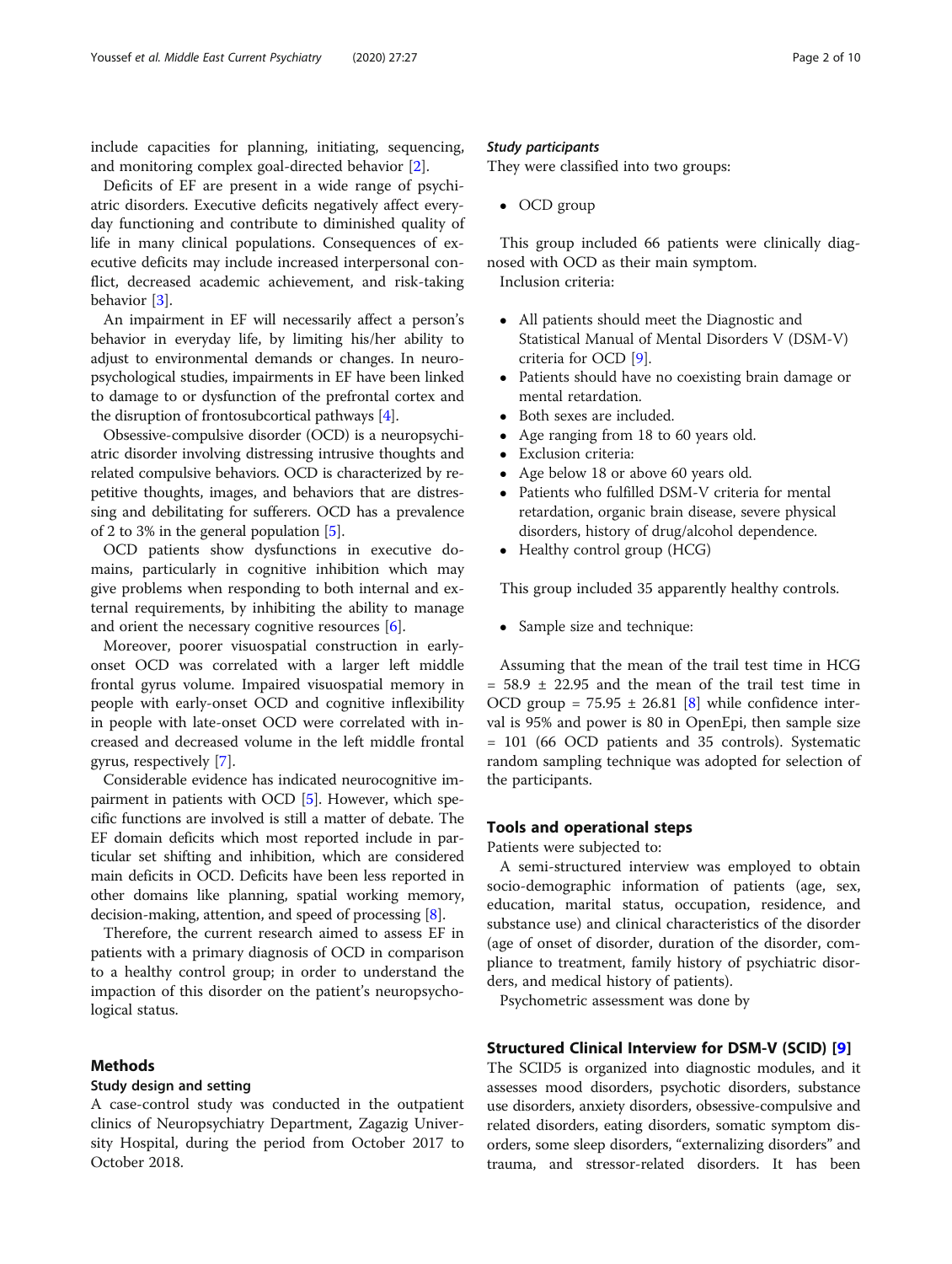published in various forms, including a version for clinicians (SCID-CV) and a version for clinical trials (SCID-CT).

# Yale–Brown Obsessive Compulsive Scale (YBOCS) [\[10\]](#page-9-0)

Arabic version translated by Ain Shams Institute of Psychiatry. The Y-BOCS is used to estimate the severity of symptoms of OCD. The scale is used extensively in the field of research and clinical practice to asses both the severity of OCD obsessions and compulsions without being biased to the type of their content and the improvement during treatment. This scale measures obsessions and compulsions separately. The scale is self-rating, which consists of 10 items, the results can be calculated according to the total score: 0–7 is subclinical; 8–15 is mild; 16– 23 is moderate; 24–31 is severe; and 32–40 is extreme.

# Obsessive Compulsive Symptoms Scale (OCSA) [[11\]](#page-9-0)

This self-rating scale consists of a group of questions (statements) (83) divided into subgroups, and each subgroup tests a dimension of obsession (e.g., ruminations ) and/or compulsions (e.g., religious compulsions) this scale was used to compare the severity of obsessions and compulsions between the two groups. This scale is suitable and applicable for Arabic cultures. The total degree ranges from 31 to 85.

EF assessment was done using a battery of tests to assess different domains of EFs, chosen from the Psychology Experiment Building Language (PEBL). Namely, the tests used were

# Wisconsin Card Sorting Test (WCST) [[12](#page-9-0)]

Is one of the classic tests of prefrontal cortex function. Each card in this test can be sorted by color, shape, or number. The task for the participant is to deduce the correct sorting criterion on the basis of feedback and to flexibly switch sorting rules whenever he/she is given feedback that the sorting criterion has changed. It consists of two groups of cards: 4 stimulus cards and 64 reaction cards. Each card includes different colors and numbers of signs. The test administrator asks the subject to match each card from the group with a stimulus card. Correctly matched cards are arranged according to color, sign, and number categories. When the subject performs 10 consecutive correct matches in one category (for instance, matching colors), the matching rule is shifted to another category. After each reaction, the subject is provided with feedback about whether his/her response was correct or not, but is not given information on the correct match category. When the subject finishes all cards from the reaction card group the test is terminated

# Tower of London Test (ToL) [[13](#page-9-0)]

In clinical and experimental neuropsychology, planning ability is assessed most often using the Tower of London (ToL) task or one of its variants. In ToL task, the classic version of the ToL consists of three differently colored balls placed on three vertical rods of different heights that may hold at maximum either one, two or three balls, respectively. In most computerized versions of ToL, start state and goal state are presented in the lower and upper part of the screen, respectively. Subjects are asked to transform the start state to match the goal state while following three rules: (a) only one ball could be moved at a time; (b) a ball may not be moved if another ball was already on top of it; and (c) three balls could be accommodated at the tallest peg on the left, two balls at the peg in the middle, and one ball at the smallest peg on the right. The examiner should place great emphasis on planning ahead the solution before actually moving the balls. Subjects should be asked to complete the task as quickly and accurately as possible.

# Statistical analysis

The collected data were coded, entered, presented, and analyzed by computer using a data base software program, Statistical Package for Social Science (version 21, SPSS Inc., Chicago, IL). Quantitative variables were expressed as the mean  $\pm$  standard deviation (SD) while the qualitative variables were expressed as a number and percentage. For quantitative variables, Independent samples  $t$  test  $(t)$ and one-way analysis of variance (ANOVA) were used as appropriate for normally distributed data after testing the normality with Levene's test. Chi-square test was used to detect the relation between different qualitative variables. The results were considered statistically significant and highly statistical significant when the significant probability (P value) was <  $0.05^*$  and <  $0.001^{**}$ , respectively.

# Results

## Demographic and clinical caractristics

A total of 101 participants were included in the current study and divided into 66 OCD patients and 35 healthy controls with no statistically significant difference ( $P \geq$ 0.05) between them regarding demographic characteristics; ensuring homogeneity of both groups. Mean age of HCG was 27.4 ± 3.58 years, while mean age for OCD group was  $29.03 \pm 8.08$  years. Both groups included a total of 48 females (47.5%) and 53 males (52.5%). Fiftythree participants (52.5%) were single; while 48 participants (47.5%) were married. Ninety-three participants (92.1%) had higher education; while 8 of them (7.9%) had medium education (Table [1](#page-3-0)).

Average duration of illness in OCD group was 3.97 ± 5.08 years. Forty patients (60.6%) had OCD medication prior to the study, while 26 of them (39.4%) had not.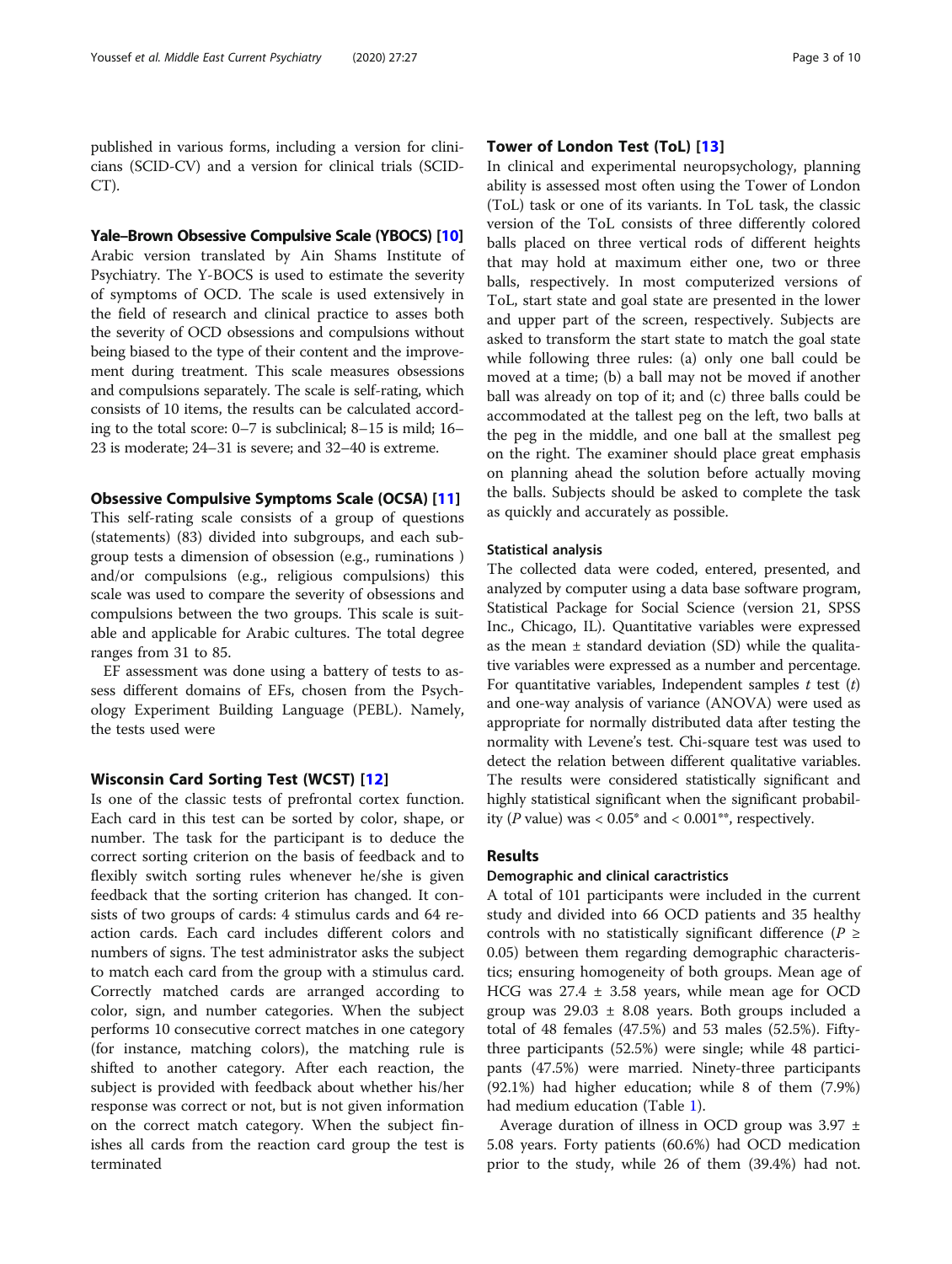<span id="page-3-0"></span>Table 1 Demographic characteristics of the studied participants  $(n = 101)$ 

|                        | $HCG (n = 35)$ | $OCD (n = 66)$   | $P$ value          |
|------------------------|----------------|------------------|--------------------|
| Age (years)            |                |                  |                    |
| $mean + SD$            | $77.40 + 3.58$ | $29.03 \pm 8.08$ | $^{a}$ 0.094       |
| Range                  | $(24 - 32)$    | $(20 - 48)$      |                    |
| Sex, no (%)            |                |                  |                    |
| Female                 | 20 (57.1%)     | 28 (42.4%)       | $^{b}$ 0.461       |
| Male                   | 15 (42.9%)     | 38 (57.6%)       |                    |
| Marital status, no (%) |                |                  |                    |
| Single                 | 11 (31.4%)     | 42 (63.6%)       | <sup>b</sup> 0.308 |
| Married                | 24 (68.6%)     | 24 (36.4%)       |                    |
| Education, no (%)      |                |                  |                    |
| Medium                 | $0.0(00\%)$    | 8 (12.1%)        | $^{b}$ 0.410       |
| Higher                 | 35 (100%)      | 58 (87.9%)       |                    |

HCG health control group, OCD obsessive compulsive disorder group, SD standard deviation

alndependent t test,<br>  $\frac{b}{b}$ Chi square test (v2)

 $D^D$ Chi-square test (x2)

Depression was the most prevalent comorbidity among OCD group (36.4%) followed by anxiety (12.1%) and social anxiety (3%). There was no statistically significant difference ( $P \ge 0.05$ ) between males and females of OCD group regarding these variables (Table 2).

#### Executive functions test results

WCST was used to compare the performance of HCG and OCD group, three indices were measured regarding test categories: categories completed, categories experienced, and trials to complete first category. There was no statistically significant difference ( $P \ge 0.05$ ) between both groups regarding these indices (Table [3](#page-4-0)).

Six indices were measured regarding response type: correct responses, errors, perseverative responses, perseverative errors, non-perseverative errors, and unique errors. The

total number and the mean of each index were compared for both groups. A statistically significant difference ( $P \lt \theta$ 0.05) was found between both groups in the following indices: total number of correct answers, total number of errors, mean of errors, total number of perseverative errors, mean of perseverative errors, total number of non-perseverative errors, and mean of non-perseverative errors. No significant difference ( $P \ge 0.05$ ) was found between both groups regarding the remaining indices (Table [3\)](#page-4-0).

Three other indices were calculated: Failure to maintain set, Learning to learn and conceptual level responses. A statistically significant difference ( $P < 0.05$ ) was found between both groups in conceptual level responses. No significant difference ( $P \ge 0.05$ ) was found between both groups regarding the remaining indices (Table [3](#page-4-0)).

ToL was used to compare the performance of HCG and OCD group, two indices were measured: Total moves and total time. There was highly statistical significant difference ( $P < 0.001$ ) between both groups regarding total time, but not regarding total moves ( $P \ge 0.05$ ) (Table [4](#page-4-0)).

The relation between OCD symptoms severity and EF revealed statistically significant difference ( $P < 0.05$ ) in the following parameters: total number of correct answers, total number of errors, mean number of errors, total and mean of perseverative errors, trials to complete first category, learning to learn ( $P = 0.003$ ), total moves and highly statistical significant difference ( $P < 0.001$ ) regarding total time (Table [5\)](#page-5-0).

On assessing medical treatment among OCD group, there was no statistically significant difference ( $P \ge 0.05$ ) between patients who had been receiving medical treat accompanying OCD and those who had not regarding EF as evident by both WCST measured parameters and TOL parameters (Table [6\)](#page-6-0).

Also, there was no statistically significant difference (P ≥ 0.05) between patients who had comorbidities accompanying OCD and those who had not regarding EF as

**Table 2** Clinical characteristics of the OCD group ( $n = 66$ )

|                         | Female $(n = 28)$ | Male $(n = 38)$ | Total $(n = 66)$ | $P$ value      |
|-------------------------|-------------------|-----------------|------------------|----------------|
| Duration of OCD (years) |                   |                 |                  |                |
| mean $\pm$ SD           | $4.36 \pm 1.00$   | $3.68 \pm 1.00$ | $3.97 \pm 5.08$  | $^{\circ}0.85$ |
| Treatment, no (%)       |                   |                 |                  |                |
| No                      | 10 (35.7%)        | 16 (42.1%)      | 26 (39.4%)       | $b_{0.710}$    |
| Yes                     | 18 (64.3%)        | 22 (57.9%)      | 40 (60.6%)       |                |
| Comorbidity, no (%)     |                   |                 |                  |                |
| None                    | 14 (50%)          | 18 (47.4%)      | 32 (48.5%)       | $^{b}0.839$    |
| Depression              | 10 (35.7%)        | 14 (36.8%)      | 24 (36.4%)       |                |
| Anxiety                 | 4 (14.3%)         | 4 (10.5%)       | 8 (12.1%)        |                |
| Social anxiety          | $0.0(00\%)$       | 2(5.3%)         | 2(3%)            |                |

OCD obsessive compulsive disorder group, SD standard deviation  $a_{\text{Independent}}$  t test

 $<sup>b</sup>$  Chi-square test (χ2)</sup>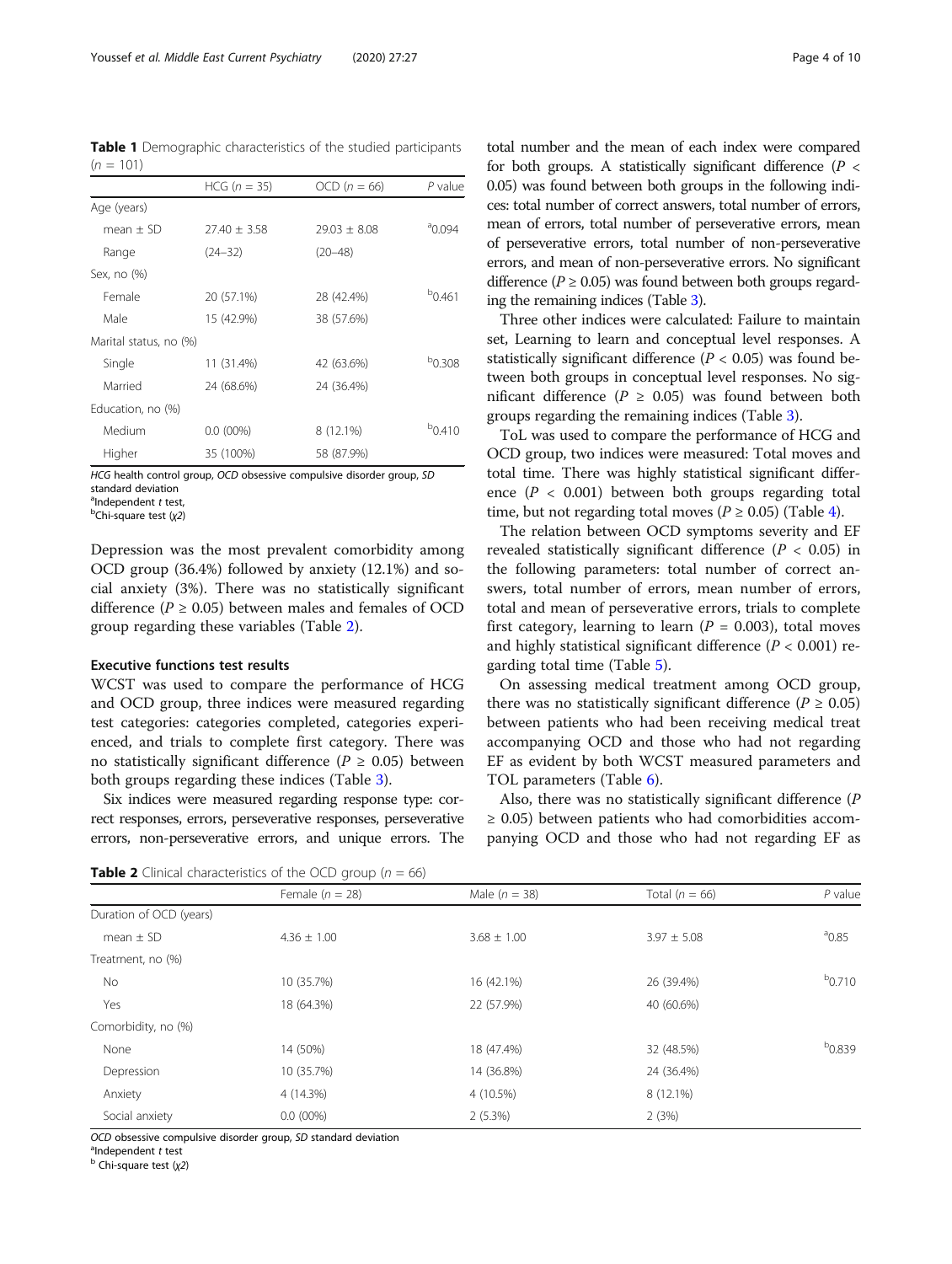<span id="page-4-0"></span>

| <b>Table 3</b> WCST indices (categories, response type, others) among the studied participants ( $n = 101$ ) |  |  |  |
|--------------------------------------------------------------------------------------------------------------|--|--|--|
|                                                                                                              |  |  |  |

|                                 | $HCG (n = 35)$<br>mean $\pm$ SD | $OCD (n = 66)$<br>mean $\pm$ SD | $a$ $P$ value |
|---------------------------------|---------------------------------|---------------------------------|---------------|
| Categories                      |                                 |                                 |               |
| Categories completed            | $4 \pm 1.23$                    | $3.36 \pm 1.41$                 | 0.347         |
| Categories experienced          | $4.80 \pm 1.10$                 | $4.24 \pm 1.37$                 | 0.392         |
| Trials to complete 1st category | $14.80 \pm 9.63$                | $14.88 \pm 7.41$                | 0.983         |
| Response type                   |                                 |                                 |               |
| Correct (T)                     | $54.40 \pm 4.16$                | $45.79 \pm 9.04$                | $0.045*$      |
| Correct (M)                     | $11.75 \pm 2.31$                | $11.61 \pm 3.25$                | 0.925         |
| Errors (T)                      | $9.60 \pm 4.16$                 | $18.21 \pm 9.04$                | $0.045*$      |
| Errors (M)                      | $2.33 \pm 1.88$                 | $6.23 \pm 7.39$                 | $0.017*$      |
| Perseverative responses (T)     | $19.20 \pm 2.28$                | $20.79 \pm 8.15$                | 0.671         |
| Perseverative responses (M)     | $5.63 \pm 2.73$                 | $8.20 \pm 8.67$                 | 0.519         |
| Perseverative errors (T)        | $6.60 \pm 2.61$                 | $11.42 \pm 7.76$                | $0.015*$      |
| Perseverative errors (M)        | $2.14 \pm 1.89$                 | $5.72 \pm 8.65$                 | $0.047*$      |
| Non-perseverative errors (T)    | $3.00 \pm 2.00$                 | $6.91 \pm 6.55$                 | $0.014*$      |
| Non-perseverative errors (M)    | $0.75 \pm 0.73$                 | $2.26 \pm 3.04$                 | $0.023*$      |
| Unique errors (T)               | $1.00 \pm 1.00$                 | $2.21 \pm 4.50$                 | 0.556         |
| Unique errors (M)               | $0.23 \pm 0.21$                 | $0.84 \pm 2.19$                 | 0.540         |
| Others                          |                                 |                                 |               |
| Failure to maintain set         | $0.60 \pm 0.89$                 | $0.70 \pm 1.49$                 | 0.914         |
| Learning to learn               | $2.81 \pm 3.26$                 | $4.06 \pm 6.12$                 | 0.665         |
| Conceptual level responses      | $50.20 \pm 4.55$                | $40.52 \pm 12.37$               | $0.005*$      |

WCST Wisconsin Card Sorting Test, HCG health control group, OCD obsessive compulsive disorder group, T total number, M mean of each index, SD standard deviation

<sup>a</sup>Independent t test

\*Significant ( $P < 0.05$ )

evident by both WCST measured parameters and TOL parameters (Table [7\)](#page-7-0).

# **Discussion**

The study at hand found many indices to be statistically significantly different between HCG and OCD group, regarding both WCST and ToL. These indices denote that EF deficits are in fact related to OCD.

In WCST, namely, total number of perseverative errors, means number of perseverative errors, total number of non-perseverative errors, and means numbers of non-perseverative errors were found to be significantly

| <b>Table 4</b> ToL indices among the studied participants ( $n = 101$ ) |  |  |  |  |  |  |  |
|-------------------------------------------------------------------------|--|--|--|--|--|--|--|
|-------------------------------------------------------------------------|--|--|--|--|--|--|--|

|             | $HCG (n = 35)$<br>$mean + SD$ | $OCD (n = 66)$<br>$mean + SD$ | ${}^dP$ value |
|-------------|-------------------------------|-------------------------------|---------------|
| Total moves | $165.40 + 29.87$              | $182.15 + 28.82$              | 0.236         |
| Total time  | $587.62 + 112.43$             | $948.96 + 410.46$             | $< 0.001$ **  |

ToL Tower of London Test, HCG health control group, OCD obsessive compulsive disorder roup, SD standard deviation  $a$ Independent t test

\*\*Highly significant difference ( $P < 0.001$ )

different and were most important in interpretation of EF deficits. Higher perseverative errors in the OCD group denote failure of set shifting, while higher nonperseverative errors could indicate rapid loss of information learnt during the previous trials in the course of the test; denoting problems with working memory.

Sanz et al. stated that the most consistent finding across the studies in OCD was the deficit in tasks involving shifting in cognitive set. The cognitive operations needed to perform the WCST, searching for a new category and the consolidation of the correct classification category, were closely related to shifting cognitive set [\[14\]](#page-9-0).

In ToL, only the total time, but not the total number of moves, was found to be statistically significantly different between HCG and OCD group, which could indicate a milder form of impairment in planning ability, response inhibition, and reasoning.

Abramovitch and Cooperman reported similar to the present results that there was significant difference in planning ability between healthy individuals and OCD individuals; being reduced in the latter, as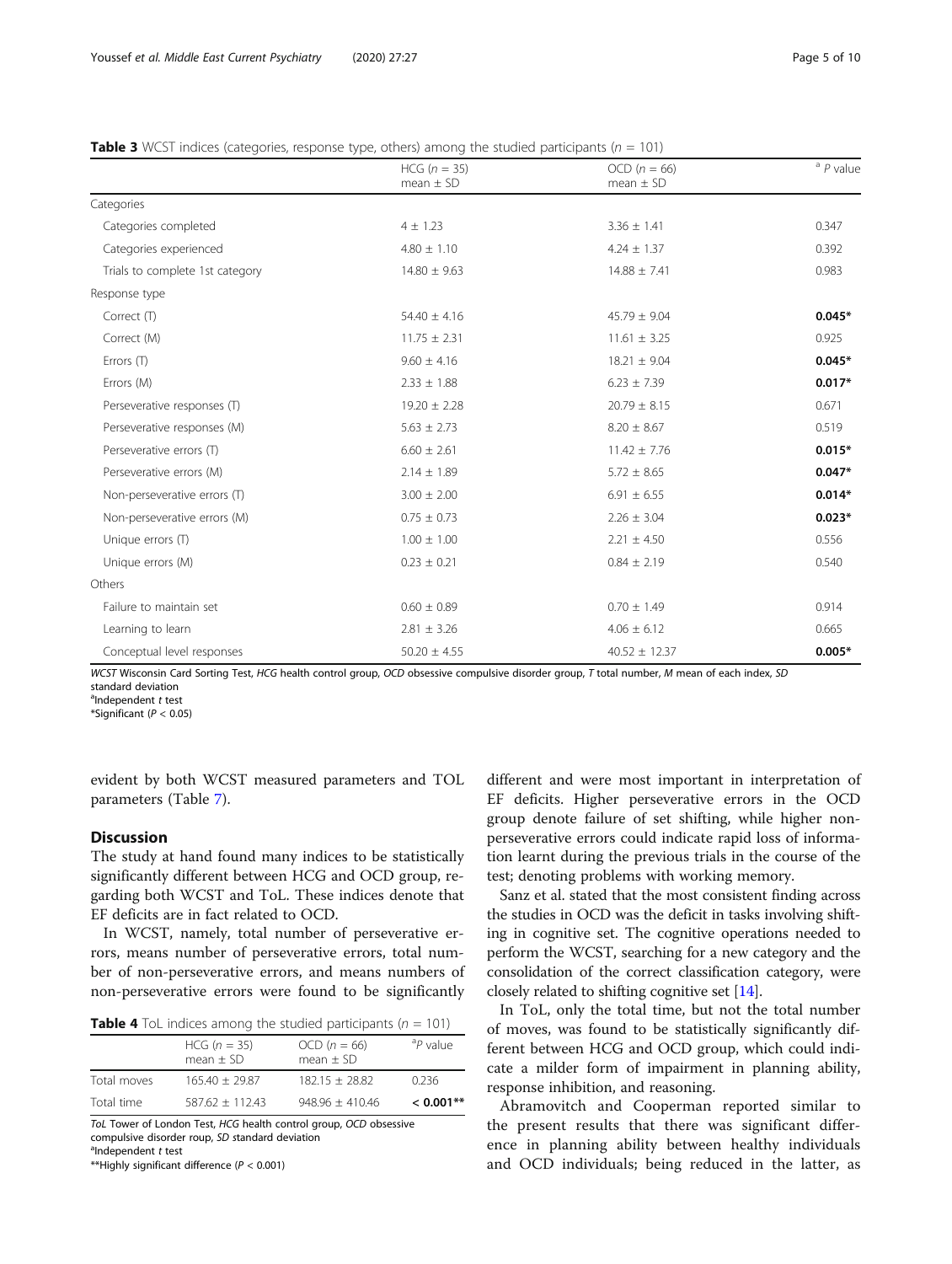<span id="page-5-0"></span>

| <b>Table 5</b> Relation between OCD symptoms severity and EF according to YBOCD score among OCD group ( $n = 66$ ) |
|--------------------------------------------------------------------------------------------------------------------|
|--------------------------------------------------------------------------------------------------------------------|

|                                     | OCD group $(n = 66)$ |           |          |        |         | ${}^{a}P$ value |             |
|-------------------------------------|----------------------|-----------|----------|--------|---------|-----------------|-------------|
|                                     | Mild                 |           | Moderate |        | Severe  |                 |             |
|                                     | Mean                 | <b>SD</b> | Mean     | SD     | Mean    | SD              |             |
| <b>WCST</b> parameters              |                      |           |          |        |         |                 |             |
| Categories completed                | 3.63                 | 1.24      | 3.67     | 0.84   | 2.83    | 1.71            | 0.072       |
| Categories experienced              | 4.42                 | 1.18      | 4.56     | 0.86   | 3.83    | 1.71            | 0.168       |
| Trials to complete firstst category | 49.33                | 5.02      | 47.89    | 6.33   | 41.96   | 11.49           | $0.008*$    |
| Correct (T)                         | 11.73                | 2.26      | 10.64    | 0.92   | 12.57   | 4.73            | 0.164       |
| Correct (M)                         | 14.67                | 5.02      | 16.11    | 6.33   | 22.04   | 11.49           | $0.008*$    |
| Errors $(T)$                        | 3.87                 | 2.34      | 3.94     | 2.52   | 9.92    | 10.82           | $0.004*$    |
| Errors (M)                          | 20.21                | 3.71      | 19.67    | 5.22   | 22.75   | 11.94           | 0.398       |
| Perseverative responses (T)         | 6.75                 | 3.08      | 5.93     | 2.25   | 11.64   | 13.37           | 0.054       |
| Perseverative responses (M)         | 8.50                 | 3.20      | 9.78     | 3.75   | 15.54   | 10.90           | $0.003*$    |
| Perseverative errors (T)            | 3.07                 | 2.13      | 3.03     | 1.53   | 10.42   | 12.91           | $0.003*$    |
| Perseverative errors (M)            | 6.17                 | 3.12      | 6.33     | 5.92   | 6.83    | 7.97            | 0.924       |
| Non perseverative errors (T)        | 1.67                 | 1.22      | 1.65     | 2.11   | 2.88    | 4.21            | 0.256       |
| Non perseverative errors (M)        | 0.92                 | 1.06      | 1.89     | 2.19   | 3.33    | 6.81            | 0.158       |
| Unique errors (T)                   | 0.26                 | 0.36      | 0.48     | 0.71   | 1.54    | 3.43            | 0.094       |
| Unique errors (M)                   | 15.88                | 5.98      | 15.78    | 9.01   | 11.83   | 1.31            | $0.038*$    |
| Failure to maintain set             | 0.63                 | 0.82      | 0.33     | 0.49   | 1.25    | 3.04            | 0.284       |
| Learning to learn                   | 0.00                 | 3.11      | 6.89     | 6.67   | 4.77    | 6.21            | $0.003*$    |
| Conceptual level responses total    | 44.25                | 8.19      | 43.33    | 8.33   | 36.21   | 16.06           | 0.117       |
| ToL parameters                      |                      |           |          |        |         |                 |             |
| Total moves                         | 174.42               | 18.85     | 174.00   | 30.14  | 200.54  | 26.55           | $0.010*$    |
| Total time                          | 721.38               | 231.50    | 787.42   | 185.84 | 1326.67 | 412.66          | $< 0.001**$ |
| YBOCD                               | 12.13                | 2.40      | 18.22    | 1.73   | 27.46   | 2.57            | $< 0.001**$ |

WCST Wisconsin Card Sorting Test, ToL Tower of London Test, YBOCS Yale-Brown Obsessive Compulsive Scale, OCD obsessive compulsive disorder group, T total number, M mean of each index, SD standard deviation

<sup>a</sup>One-wav ANOVA test

\*Significant ( $P < 0.05$ )

\*\*Highly significant difference ( $P < 0.001$ )

measured by excessive moves in ToL and Tower of Hanoi (ToH) tests [[15\]](#page-9-0).

Also, in consistency with the current study, the study of Bouvard et al., in which the Behavior Rating Inventory of Executive Function Adult (BRIEF-A) was used to measure executive dysfunction in everyday life in people with OCD, their results confirmed the impairment of EF for patients with OCD [[16\]](#page-9-0).

Goncalves et al. reported poor performance in both attentional set shifting and task-switch situations in individuals with OCD in comparison to healthy individuals. This was evident by significantly more errors by OCD individuals [[17\]](#page-9-0).

Page et al. concluded that there was consistent evidence that OCD patients tend to decrease their working memory performance with increase task load [[18](#page-9-0)].

In addition, the study of Pedroliet al. involved 58 participants (29 OCD patients and 29 controls) and showed a clear difference was found between OCD patients and the control group, particularly in EF [[6\]](#page-9-0).

It is however worth mentioning that, in the current study, not all indices were statistically significantly different between the individuals of both groups, which can shed some light on the wide variations and inconsistency in literature regarding EF deficits in OCD patients; the types, magnitude, and underlying pathology. This might be due to the fact that there's a wide range of EF tests with wide range of calculated indices of which the application and interpretation can differ between researchers in literature.

For example, Shin et al. reported that patients with OCD appear to have broad, albeit not severe, EF deficits. Although the magnitude of the deficits was, in general, not large, visuospatial memory, visual organizational skill and, in accordance with the present results, planning ability appear to be the most impaired areas in patients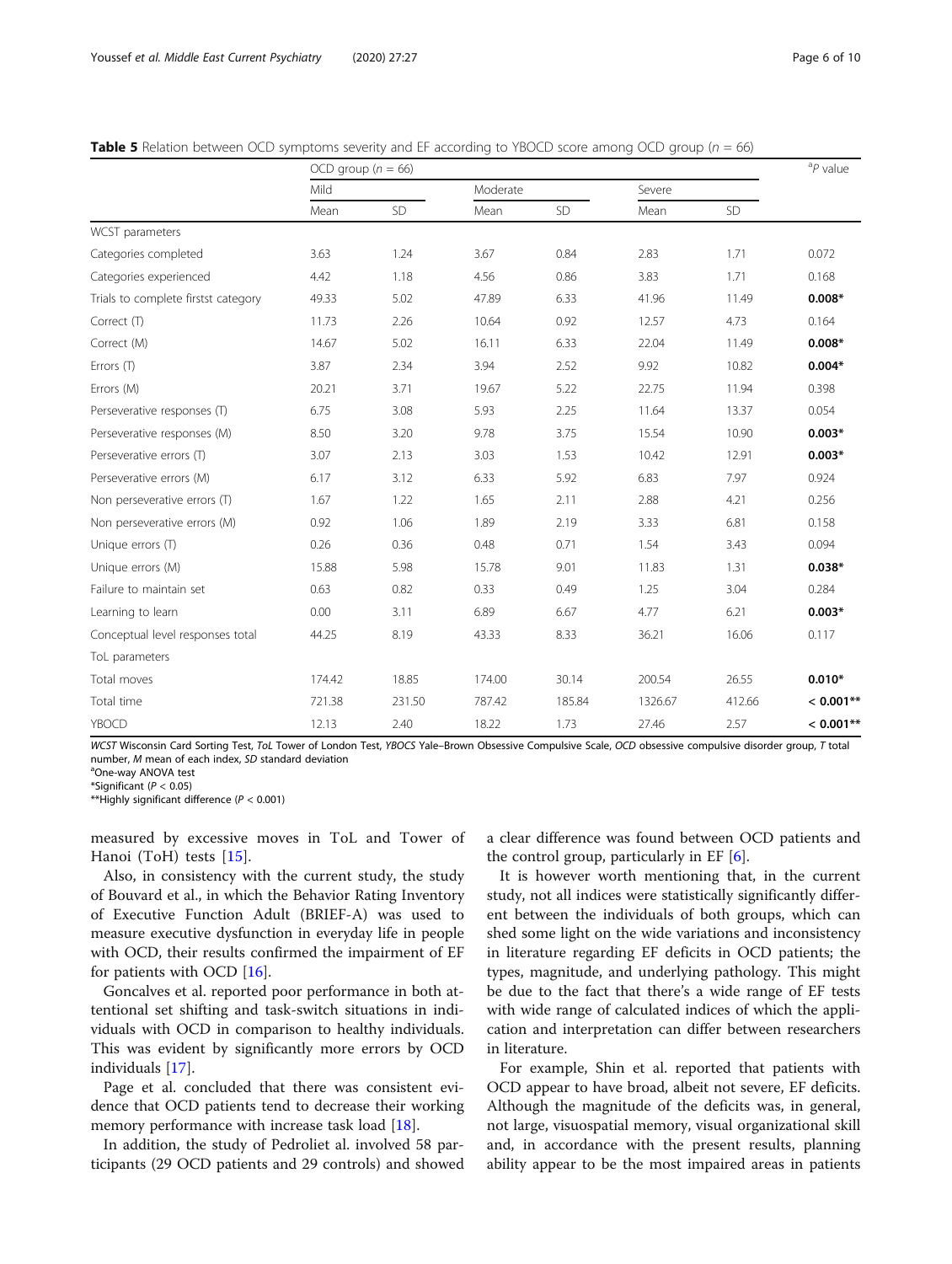<span id="page-6-0"></span>**Table 6** Comparison of WCST and ToL parameters regarding medical treatment among OCD group ( $n = 66$ )

|                                  | OCD group ( $n = 66$ )     |        |                        |        |       |
|----------------------------------|----------------------------|--------|------------------------|--------|-------|
|                                  | Non medicated ( $n = 26$ ) |        | Medicated ( $n = 40$ ) |        |       |
|                                  | Mean                       | SD     | Mean                   | SD     |       |
| WCST parameters                  |                            |        |                        |        |       |
| Categories completed             | 2.91                       | 1.640  | 3.58                   | 1.261  | 0.220 |
| Categories experienced           | 3.82                       | 1.60   | 4.47                   | 1.22   | 0.216 |
| Trials to complete 1st category  | 43.18                      | 10.36  | 47.63                  | 8.19   | 0.204 |
| Correct (T)                      | 12.79                      | 4.77   | 11.12                  | 2.13   | 0.292 |
| Correct (M)                      | 20.82                      | 10.36  | 16.37                  | 8.19   | 0.204 |
| Errors (T)                       | 8.93                       | 10.85  | 4.77                   | 4.78   | 0.251 |
| Errors (M)                       | 22.55                      | 12.25  | 20.00                  | 5.43   | 0.526 |
| Perseverative responses (T)      | 10.75                      | 13.69  | 7.03                   | 4.82   | 0.402 |
| Perseverative responses (M)      | 15.82                      | 11.50  | 9.21                   | 3.82   | 0.091 |
| Perseverative errors (T)         | 10.12                      | 13.76  | 3.56                   | 3.15   | 0.149 |
| Perseverative errors (M)         | 5.36                       | 3.56   | 7.16                   | 7.39   | 0.379 |
| Non perseverative errors (T)     | 1.79                       | 1.48   | 2.37                   | 3.67   | 0.551 |
| Non perseverative errors (M)     | 1.09                       | 1.51   | 2.84                   | 5.63   | 0.214 |
| Unique errors (T)                | 0.45                       | 0.53   | 1.08                   | 2.84   | 0.360 |
| Unique errors (M)                | 14.91                      | 5.82   | 14.00                  | 6.86   | 0.715 |
| Failure to maintain set          | 1.45                       | 3.24   | 0.37                   | 0.60   | 0.295 |
| Learning to learn                | 4.90                       | 6.09   | 3.99                   | 6.64   | 0.777 |
| Conceptual level responses total | 2.91                       | 1.640  | 3.58                   | 1.261  | 0.220 |
| ToL parameters                   |                            |        |                        |        |       |
| Total moves                      | 187.82                     | 29.755 | 181.68                 | 29.469 | 0.588 |
| Total time                       | 968.43                     | 401.36 | 970.99                 | 445.47 | 0.988 |

WCST Wisconsin Card Sorting Test, ToL Tower of London Test, OCD obsessive compulsive disorder group, T total number, M mean of each index, SD standard deviation

Independent t test

with OCD. They also reported similarly to the current study that individuals with OCD had been observed to experience difficulties in (1) inhibiting ongoing cognitive and motor responses, (2) shifting attention from one aspect of stimuli to others, (3) engaging in executive planning, and (4) decision-making [[5\]](#page-9-0).

Other authors, like Bedard et al., mentioned that patients with OCD to experience significant impairments in visuospatial memory, verbal memory, verbal fluency, and processing speed, whereas the attentional ability was relatively preserved [[19](#page-9-0)].

Meanwhile, Bannon et al. mentioned that the inconsistency in literature findings at many levels, regarding EF impairments in OCD patients. For example, it was reported by some authors that the most consistent finding was a deficit in inhibition and impaired set shifting ability, while planning ability was reported to be unaffected. Inconsistent findings had been observed for working memory and verbal fluency [[20\]](#page-9-0).

Similarly, Hosenbocus and Chahal reported that findings on working memory and verbal fluency had also been inconsistent. On the one hand, adolescents with OCD had been reported to have deficits similar to patients with frontal lobe lesions. On the other hand, other authors reported no impairments on several measures of working memory. Similar inconsistencies were reported in children with OCD. Interestingly, some authors reported that children with OCD demonstrated relative strengths in various executive control domains as well as intact memory functioning in comparison to HCG [[1\]](#page-9-0).

On the other hand, other neurocognitive conclusions as Bedard et al. tended to be moderate, as impairments might in fact be limited to basic functions such as motor execution and speed of processing [\[19](#page-9-0)].

Literature had also revealed mixed findings regarding EF deficits pathophysiology. For example, set shifting and inhibition were considered by some authors as Moritz et al. to represent deficits in core EFs; such that, a deficit of planning measured at the ToL or a low score at the WCST, associated with dorsolateral frontal lesions, might in fact reflect low motor inhibition or poor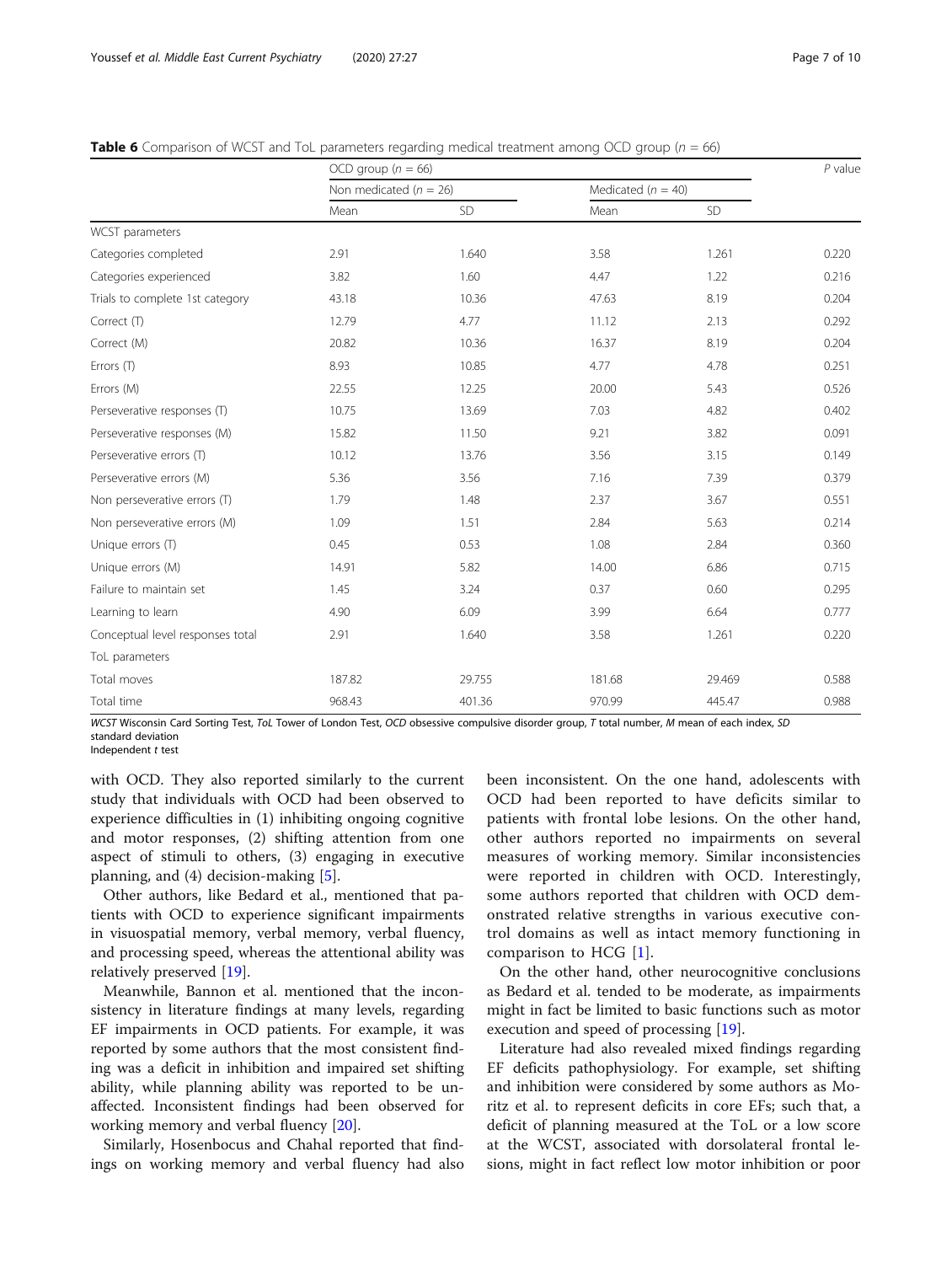<span id="page-7-0"></span>**Table 7** Comparison of WCST and ToL parameters regarding comorbidities among OCD group ( $n = 66$ )

|                                  | OCD group ( $n = 66$ )      |           |                          |           | a         |
|----------------------------------|-----------------------------|-----------|--------------------------|-----------|-----------|
|                                  | No comorbidity ( $n = 34$ ) |           | Comorbidity ( $n = 32$ ) |           | $P$ value |
|                                  | Mean                        | <b>SD</b> | Mean                     | <b>SD</b> |           |
| WCST parameters                  |                             |           |                          |           |           |
| Categories completed             | 3.31                        | 1.251     | 3.35                     | 1.579     | 0.933     |
| Categories experienced           | 4.23                        | 1.24      | 4.24                     | 1.52      | 0.993     |
| Trials to complete 1st category  | 16.15                       | 8.68      | 12.94                    | 3.63      | 0.178     |
| Correct (T)                      | 45.85                       | 6.54      | 46.12                    | 10.91     | 0.937     |
| Correct (M)                      | 11.44                       | 2.50      | 11.95                    | 3.97      | 0.686     |
| Errors (T)                       | 18.15                       | 6.54      | 17.88                    | 10.91     | 0.937     |
| Errors (M)                       | 5.22                        | 3.73      | 7.12                     | 9.74      | 0.511     |
| Perseverative responses (T)      | 20.31                       | 5.09      | 21.41                    | 10.48     | 0.730     |
| Perseverative responses (M)      | 7.74                        | 5.43      | 8.90                     | 11.25     | 0.736     |
| Perseverative errors (T)         | 10.62                       | 3.95      | 12.41                    | 10.25     | 0.555     |
| Perseverative errors (M)         | 4.19                        | 3.17      | 7.32                     | 11.67     | 0.304     |
| Non perseverative errors (T)     | 7.54                        | 5.98      | 5.71                     | 6.51      | 0.436     |
| Non perseverative errors (M)     | 2.36                        | 2.61      | 2.00                     | 3.39      | 0.754     |
| Unique errors (T)                | 2.08                        | 2.06      | 2.29                     | 5.93      | 0.890     |
| Unique errors (M)                | 0.63                        | 0.77      | 1.02                     | 2.98      | 0.611     |
| Failure to maintain set          | 0.31                        | 0.63      | 1.12                     | 2.62      | 0.234     |
| Learning to learn                | 5.93                        | 6.40      | 3.00                     | 6.28      | 0.307     |
| Conceptual level responses total | 40.23                       | 9.40      | 41.06                    | 14.64     | 0.860     |
| ToL parameters                   |                             |           |                          |           |           |
| Total moves                      | 179.85                      | 28.717    | 187.06                   | 30.072    | 0.512     |
| Total time                       | 847.08                      | 284.05    | 1064.09                  | 491.67    | 0.167     |

WCST Wisconsin Card Sorting Test, ToL Tower of London Test, OCD obsessive compulsive disorder group, T total number, M mean of each index, SD standard deviation

<sup>a</sup>Independent t test

set-shifting capacities, respectively, more closely associated with frontal ventral or caudate involvement [\[21\]](#page-9-0).

Divergent results from previous studies might be explained by the fact that OCD is a complex disorder with many symptoms and variants.

Regarding the relation between OCD symptoms severity and EF, this study showed that there were significant relation between OCD symptoms severity and EF in some domains.

In consistent with Fournet et al. who revealed positive significant correlations between the measures of OCD severity and BRIEF-A main scores [[4](#page-9-0)]. Also, the results of McNamara et al. who found in children with OCD that impairments in various domains of EF were predictive of higher mean obsessive compulsive severity scores [[22](#page-9-0)].

Pedron et al. showed that specific impairment of EF was associated with specific obsessive-compulsive symptoms dimensions (e.g., symmetry/ordering, hoarding, contamination/cleaning), the severity of obsessive-compulsive symptoms in those different dimensions significantly correlating with impaired specific EF [\[23\]](#page-9-0).

This association between EF impairment and symptoms severity could be explained by the frontosubcortical circuitry deficits in OCD, influencing both clinical symptoms and executive dysfunctions, creating a vicious circle [[4\]](#page-9-0).

In a large systematic meta-analytic review of correlations between cognitive function and symptom severity in OCD samples. Thirty-eight studies were included; they found a small-to-moderate degree of association between OCD symptom severity and cognitive function [\[24\]](#page-9-0).

In contrast, Bédard et al. assessed the EF of 40 patients with OCD and did not found correlation between the severity of illness and neuropsychological findings [\[19](#page-9-0)]. Similarly, in another study conducted by Airaksinen et al. who mentioned no correlation between neuropsychological test scores and YBOCS scores of patients with OCD [\[25\]](#page-9-0).

Several studies have suggested significant association between the severity of symptoms and neuropsychological deficits in OCD. However, other studies have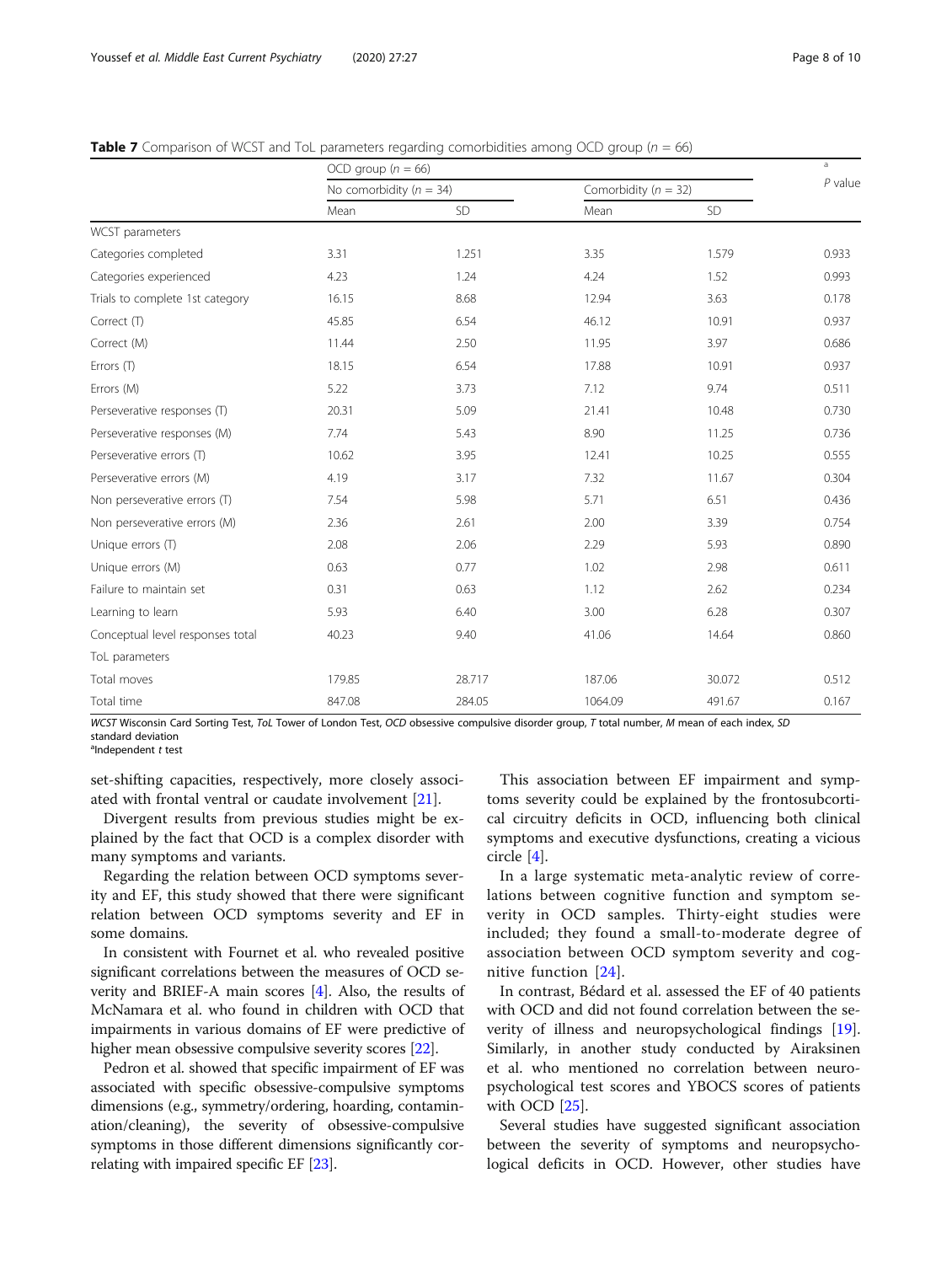reported the absence of association between symptoms and neuropsychological test performance [\[26](#page-9-0)].

The study at hand also showed that there was no statistically significant difference between patients who had been receiving treatment accompanying OCD and those who had not regarding EF as evident by both WCST measured parameters and TOL parameters.

In consistent with Fournet et al. who revealed an impairment in EF in the treatment-naïve and relapsed OCD groups, relative to the HCG with no significant difference in EF between the two groups of patients [\[4](#page-9-0)].

Authors have argued for the absence of significant effect of medications. A study with large number of drug-naïve OCD patients reported significant impairment in tower of London, further supporting the primary nature of deficits and absence of significant effect of medications [\[27\]](#page-9-0). On the contrary, few studies have suggested improvement in neuropsychological test performance after treatment with selective serotonin reuptake inhibitors [[28](#page-9-0)].

As regards OCD and comorbidities, the present results showed no statistically significant difference between patients who had comorbidities accompanying OCD and those who had not regarding EF as evident by both WCST measured parameters and TOL parameters.

Only a few studies have specifically examined the effect of depressive symptoms on neuropsychological performance in OCD; one study compared patients with OCD and those with unipolar depression and reported greater cognitive deficits in OCD compared to unipolar depression [\[29](#page-9-0)].

In agreement with Abramovitch et al. who examined the relationship between severity of depression and neuropsychological performance. This meta-analysis did not suggest significant relation between depressive symptoms and neuropsychological performance in OCD [\[30\]](#page-9-0).

Further, evidence for persisting neuropsychological deficits in recovered OCD patients in the absence of depression or anxiety which provides further support to the view that these deficits are primary to OCD and not secondary to depression or other comorbidities [\[31](#page-9-0)].

On the other hand, Moritz et al. have found differences in WCST and creative verbal fluency test scores between OCD patients with high Beck Depression Inventory and Hamilton Depression Rating Scale (HAM-D) levels, OCD patients with low Beck Depression Inventory, and HAM-D levels and healthy controls. Executive functions of patients with OCD with low depression levels were found to be similar to those of healthy controls [\[32](#page-9-0)].

The limitations of present study included that assessment of EFs using WCST represents some domains of EFs but not all that is why there is an immediate need for uniform assessments in OCD as at present, there are no guidelines or consensus on the tests to be used. Such a consensus cognitive battery could allow cross-cultural

comparison of results and could be used in future for multicentric trials for prediction of treatment response. Also, the small sample size may affect our results. Difficulty to identify patients in the clinic without comorbidity and without use of medicines forced us to include those patients on our study. It may be suggested that additional studies are needed, conducted over larger patient groups without comorbidity and use of medicines and where subgroups of disorders are taken into consideration to overcome the existing contradictory results in this field.

#### Conclusions

The present study showed that OCD is associated with broad EF impairment, and these deficits cannot be accounted for by co-occurring depression or other co morbidity or being medicated or not, but additional research is needed to determine the causal links between EF impairments and OCD and build a more detailed model of the neurobiology of these impairments. A better understanding of when and how EF impairments arise for individuals with OCD may have a great impaction treatment, such as pharmacological interventions targeting specific aspects of prefrontal function, or training programs to improve EF or teach compensatory strategies to mitigate the effects of EF impairments.

#### Abbreviations

ANOVA: Analysis of variance; BRIEF-A: Behavior Rating Inventory of Executive Function Adult; DSM-V: Diagnostic and Statistical Manual of Mental Disorders V; EF: Executive function; ES: Executive system; HAM-D: Hamilton Depression Rating Scale; HCG: Healthy control group; OCD: Obsessive-compulsive disorder; OCSA: Obsessive Compulsive Symptoms Scale; PEBL: Psychology Experiment Building Language; SCID: Structured Clinical Interview for DSM-V; ToH: Tower of Hanoi; ToL: Tower of London Test; WCST: Wisconsin Card Sorting Test; YBOCS: Yale–Brown Obsessive Compulsive Scale

#### Acknowledgements

The authors would like to thank all the study participants.

#### Authors' contributions

AY drafts the article and substantively revised it. WA designs the work and shared in drafting of the article. AE acquisition of data and shared in the drafting of the article. SA analysis, interpretation of data and shared in the drafting of the article. All authors have read and approved the final manuscript.

#### Funding

The authors declare that they have no funding support.

#### Availability of data and materials

Not applicable

#### Ethics approval and consent to participate

- An official permission was obtained from Institutional Review Board at Faculty of Medicine, Zagazig University hospitals (ZU-IRB#4021/24-9- 2017.
- An official permission was obtained from the psychiatry department at the same University.
- A written informed consent was voluntarily sought from the participants, after clarifying of the aim of the study, methods and duration of the study.